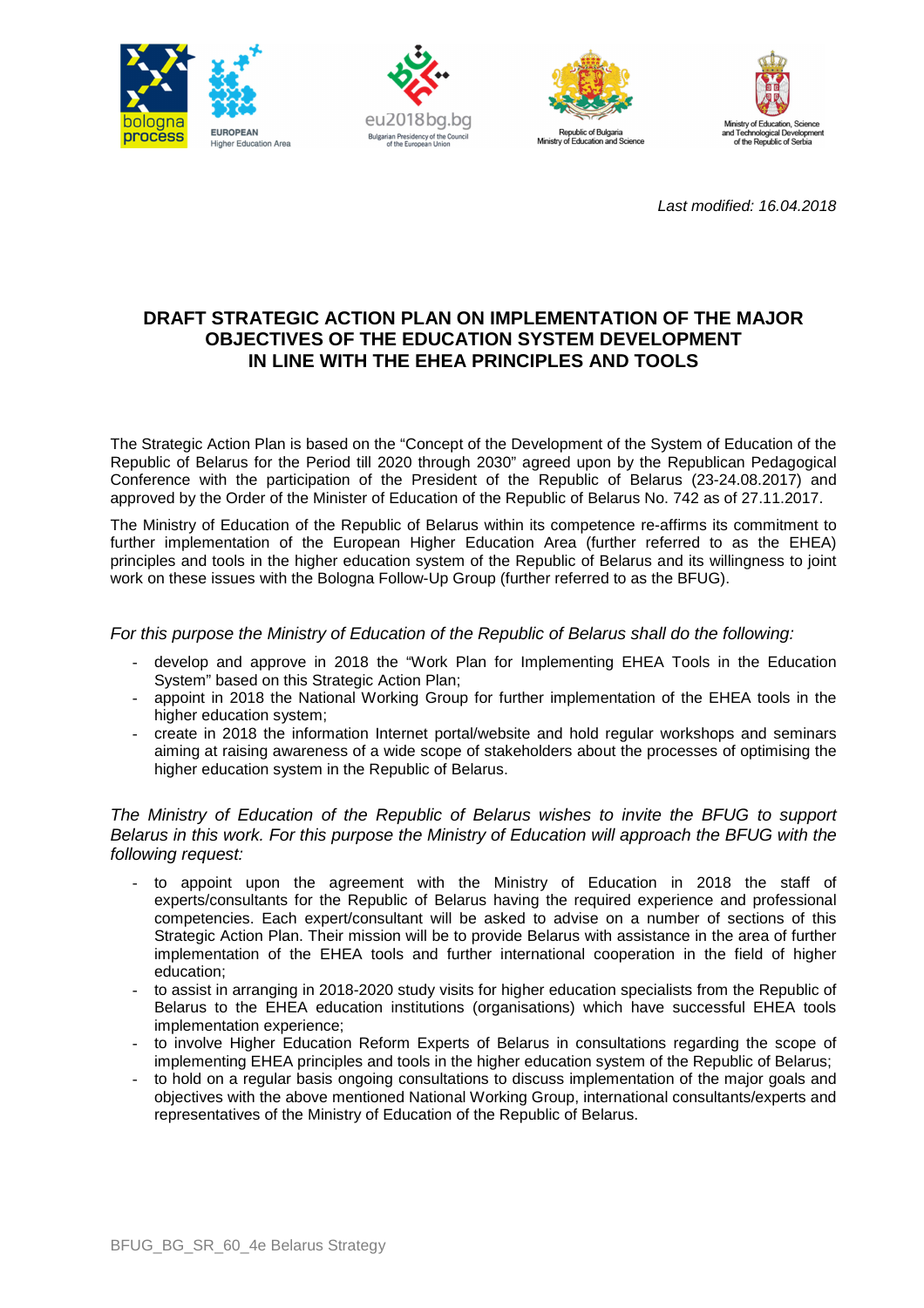# **Major Goals and Objectives**

### 1. Qualification Framework

By early 2018 the Republic of Belarus had drafted the Higher Education National Qualifications Framework (BelQF) (the 4th step of the development of the NQF). Taking that into consideration, measures will be taken to adopt it by 2019 and to prepare it for self-certification in 2020.

This work will ensure the following:

- introduction of the multi-cycle system of higher education with the bachelor degree of 180-240 ECTS credits and the master degree of 90-120 ECTS credits and, correspondingly, gradual phaseout of the remaining 5-year bakalavr degree;
- harmonisation of the national system of classification of educational programmes (State Classifier of the Republic of Belarus "Specialties and Qualifications" OKRB 011-2009) with the International Standard Classification of Education (ISCED 2011), which includes referencing education programmes to the BelQF and the QF-EHEA;
- further improvement of HEIs implementation practice of measuring the student workload in ECTS in line with the revised "ECTS Users' Guide".
- International experts/consultants (including experts from Georgia, Italy, Austria, Germany, France) will be asked to advise on implementing measures that are specified in the "Action Plan of Development of the National Qualifications Framework of the Republic of Belarus" (adopted 04.10.2017). The National Qualifications Framework of Higher Education will be compatible with the QF-EHEA.

### 2. Quality Assurance

The Republic of Belarus has developed the concept of establishing the national independent system of higher education quality assurance. Taking that into consideration, measures shall be taken to further improve the procedures of internal quality assurance in HEIs by 2020 and to develop legal framework for the activities of an independent quality assurance agency with the purpose of launching its full-scale practical activities by 2022.

The activities aimed at establishing the independent higher education quality assurance system and preparing the national independent quality assurance agency to associate with ENQA/EQAR will be carried out in compliance with the Standards and Guidelines for Quality Assurance in the European Higher Education Area (ESG-2015).

International experts/consultants, first of all, ENQA/EQAR representatives, will be asked to advise on implementing measures that are specified in the "Action Plan on Development of Independent Higher Education Quality Assurance System of the Republic of Belarus" (adopted 14.02.2017). Development and capacity building of the quality assurance system and activities of the national agency will cover all levels of education.

### 3. Recognition of Qualifications

The Republic of Belarus has been consistently carrying out activities aimed at:

- further extension of mutual recognition of educational certificates with various countries on the basis of respective agreements;
- further improvement of the current system of recognition of qualifications in compliance with the Lisbon Recognition Convention.

The result of these activities is positive. It is stated in the Report from the Belgium (Flemish) NARIC center on recognition "Peer-review report of Belarus ENIC" (http://media.ehea.info/file/20171018-19- Rome/11/6/ENIC-NARIC\_peer-review\_report\_ENIC\_Belarus\_final\_877116.docx).

Taking that into consideration, by 2019 measures will be taken to facilitate the information support of ENIC Belarus activities (presenting information about ENIC Belarus activities in English).

The legal framework for the procedure of prior learning recognition and the procedure of recognition of refugees' qualifications will be developed.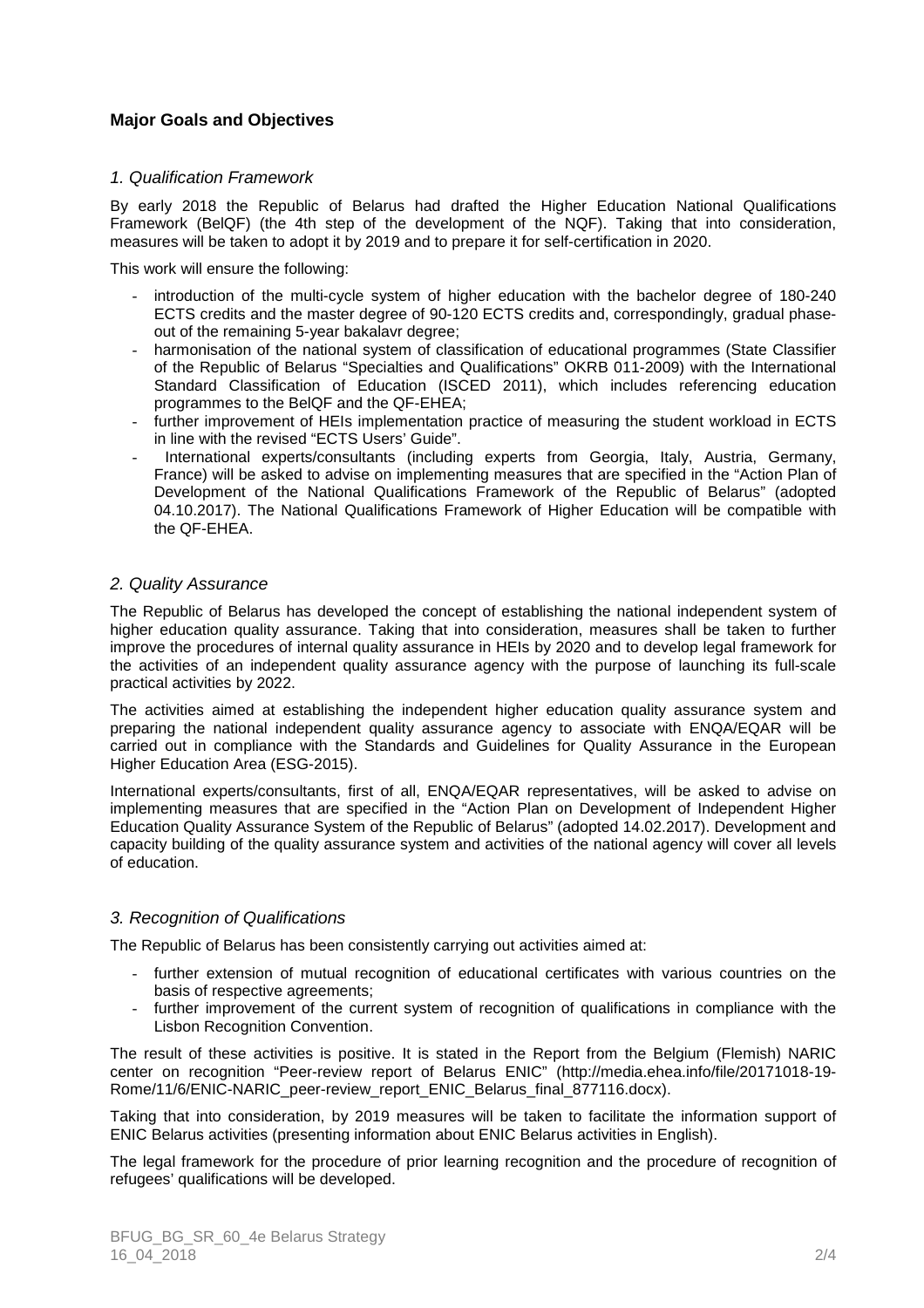## 4. Transparency Tools

Since 2013 the Republic of Belarus has been implementing the national credit units system based on ECTS. Taking that into consideration, by 2020 measures will be taken to implement this system in line with the revised "ECTS Users' Guide".

Special focus will be paid to learning outcomes, curriculum design and delivery as well as assessment and opportunities to implement academic mobility programmes. This process will be based on the outcomes of the Erasmus+ project "Fostering Competencies Development in Belarusian Higher Education (FOSTERC)", Project Ref. 574087-EPP-1-2016-1-ES-EPPKA2-CBHE-SP.

Legal framework will be developed for issuing a free of charge and multilingual Diploma Supplement in the format approved by the Council of Europe, the European Commission, UNESCO (also in the digital format) to all students.

International experts/consultants, including the ones from the World Bank, will be asked to advise on implementing transition to the digital Diploma Supplement.

### 5. Mobility of Higher Education Staff and Students, Internationalisation

The Republic of Belarus has been consistently extending international academic mobility of the teaching staff and students on the basis of respective agreements. It has been also extending the number of higher education specialties with the option of studying in English. Taking that into consideration, the following legal framework will be developed after the adoption of the new version of the Education Code:

- for implementing joint educational programmes and double diploma programmes;
- for providing international students with educational grants for studying in HEIs of the Republic of Belarus.

For this purpose in 2019 the practice of organizing academic mobility will be revised, with the participation of international experts/consultants. In 2019-2020 higher education institutions will develop their own internal procedures of recognition of academic mobility outcomes.

In addition new (3+ generation) educational standards will provide for HEIs to incorporate academic mobility semesters ("mobility windows") in the educational process.

### 6. Lifelong Learning and Social Dimension of Higher Education

By 2019 international experts/consultants, including the ones from the European Training Foundation, will be asked to advise on building up grounds for developing legal framework aimed at ensuring prior learning recognition with the purpose of developing the respective procedure in 2021.

In the Republic of Belarus the procedure of university graduates' job placement is carried out by an education institution for the purpose of their social support and meeting the economy's and social sector's needs for specialists, employees and workers. Taking that into consideration, starting from 2020 supplementary measures will be taken for social support of university graduates, including those who studied on tuition fee-paying basis. In addition measures will be taken to study international first job placement schemes with the purpose of developing proposals for the Government of the Republic of Belarus on revision of the current system of university graduates' first job placement.

## 7. Fundamental EHEA Values

Since 2011 there have been established and implemented the legal obligations on university staff and students participation in HEIs collegiate governing bodies (the composition of HEI Council must include at least 25% of students). Since 31.01.2015 the Public Republican Students Council has been functioning. It can submit proposals on improving the system of training, education and leisure students' activities to the Ministry of Education. Taking all the above-mentioned into consideration, in 2019-2020 additional measures will be taken to include students' representatives in commissions for educational programmes quality assessment and HEIs accreditation.

In 2018-2019 the HEIs will also develop additional measures for improving the mechanism of students and staff participation in HEI governance.